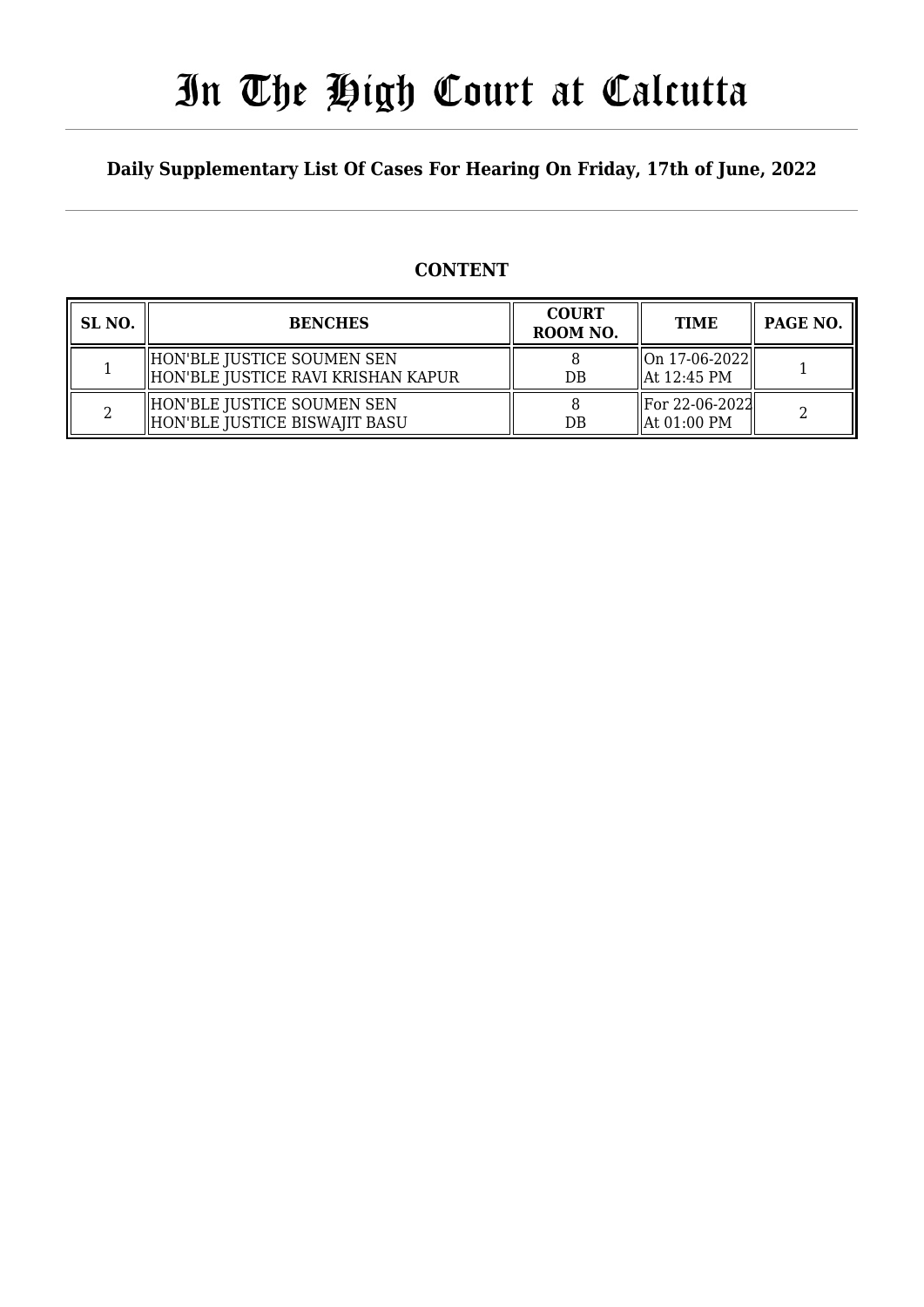

## Calcutta High Court **In The Circuit Bench at Port Blair**

## **Appellate Side**

**DAILY CAUSELIST For Friday The 17th June 2022**

**COURT NO. 8**

**DIVISION BENCH (DB)**

**AT 12:45 PM**

**HON'BLE JUSTICE SOUMEN SEN HON'BLE JUSTICE RAVI KRISHAN KAPUR FROM PRINCIPAL BENCH**

## **(VIA VIDEO CONFERENCE)**

## **REVIEW APPLICATION**

|    | RVW/2/2019     | SMT. CHANCHALA<br>MALAKAR<br>VS<br>UNION OF INDIA AND ORS. | K. KAMRAJ |
|----|----------------|------------------------------------------------------------|-----------|
| in | WP.CT/303/2018 | SMT. CHANCHALA<br>MALAKAR<br>VS<br>UNION OF INDIA AND ORS. |           |